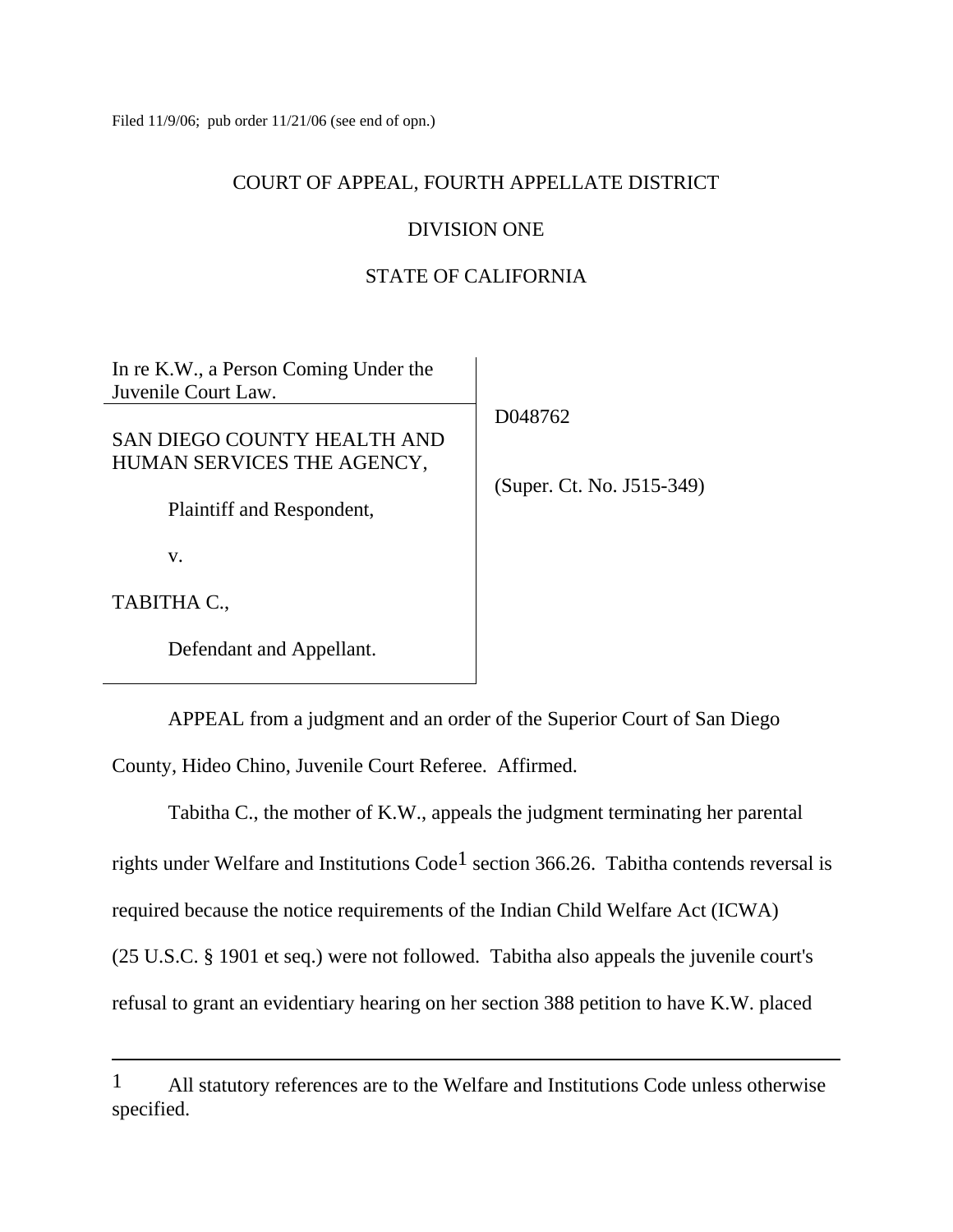with her in a drug rehabilitation program. Tabitha contends she was entitled to a hearing because her petition established a prima facie case that circumstances had changed and the relief she was seeking was in the best interest of K.W.

#### FACTUAL AND PROCEDURAL BACKGROUND

 In late February 2004 Tabitha, then 14 years old, gave birth to K.W. A day after the birth, Tabitha tested positive for marijuana metabolites. Tabitha was not responsive to the newborn; hospital staff had to wake up Tabitha to feed K.W., and once awakened, she soon went back to sleep even though the baby continued to cry. As a result, a nurse had to feed the baby.

 On March 1 the San Diego County Health and Human Services Agency (the Agency) filed a dependency petition on behalf of K.W., alleging she was at substantial risk of harm because Tabitha could not provide regular care as a result of Tabitha's drug use, young age, and lack of parenting skills. (§ 300, subd. (b).) K.W. was detained in a licensed foster home. Also at the detention hearing, Tabitha's counsel indicated ICWA did not apply and the court made a ruling to that effect.

 Tabitha consistently visited K.W. at the foster home, showing love and nurturance toward K.W. However, the foster mother reported that Tabitha had stolen checks and cash.

 On April 22, 2004, Tabitha submitted to the petition on the basis of the social worker's report, and the court sustained the petition. The court declared K.W. a dependent child, removed her from Tabitha's custody, placed her in a licensed foster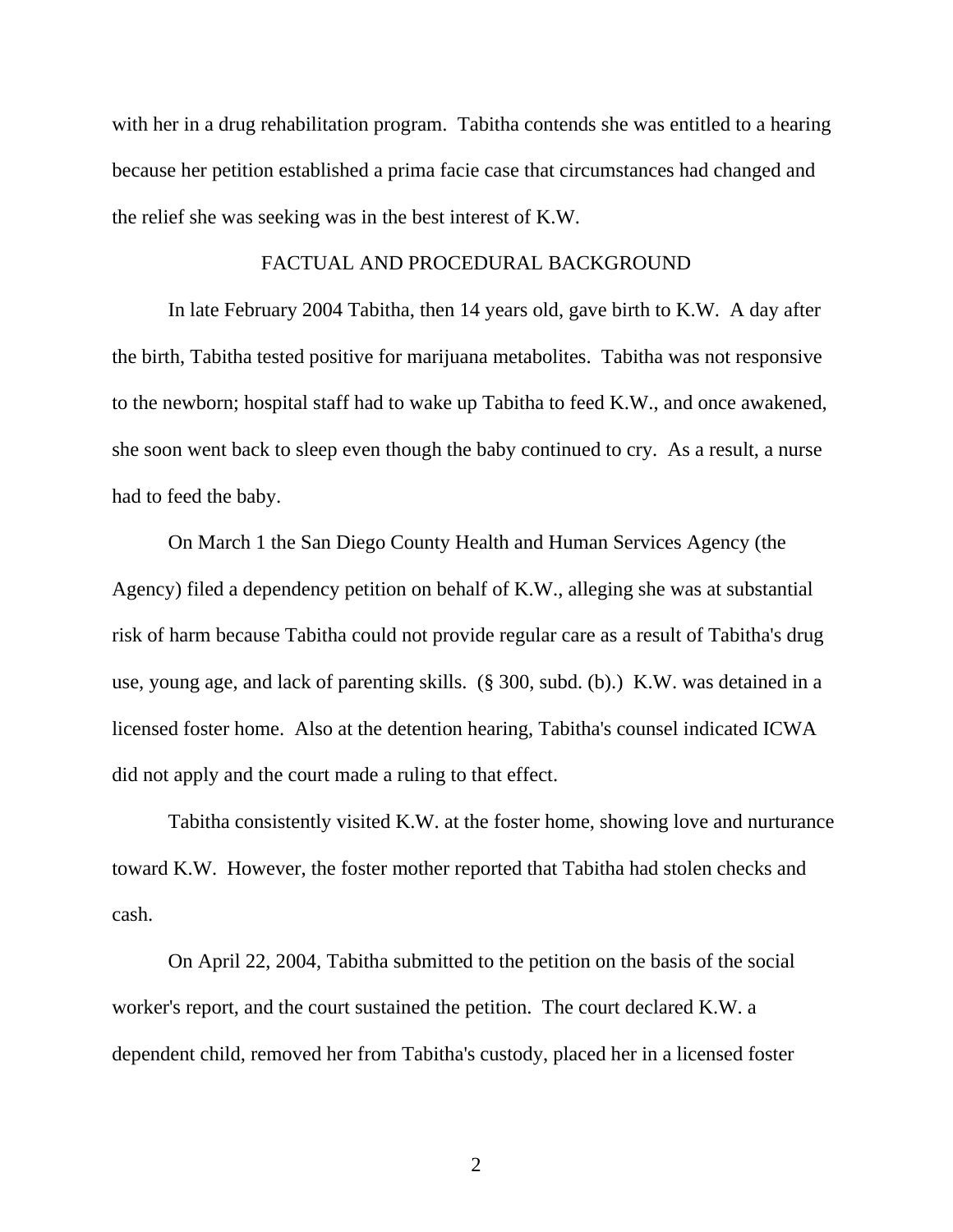home, and ordered Tabitha to comply with her case plan. The court authorized funding for a psychiatric evaluation of Tabitha to determine if she needed medication.

 In September Tabitha finished a 21-day detoxification program at a teen drug rehabilitation center. Tabitha, who was living with the maternal grandfather and attending school, enrolled in an out-patient drug program, and was going to Narcotics Anonymous meetings. Tabitha regularly visited K.W. and was appropriate. The social worker believed that Tabitha had become serious about reunification and accepted blame for K.W.'s dependency.

 At Tabitha's request, the Agency initiated an evaluation under the Interstate Compact on the Placement of Children (ICPC) of the maternal grandaunt's home in Las Vegas, Nevada.

 At the six-month review hearing in October 2004, the court ordered six more months of services for Tabitha. However, in November Tabitha dropped out of her drug rehabilitation program and stopped participating in reunification services. On January 27, 2005, Tabitha tested positive for methamphetamine. Tabitha's last visit with K.W. took place on the child's birthday in February.

 In April 2005 the social worker learned that Tabitha had been placed on probation for stealing from the former foster mother. The social worker was unable to contact Tabitha because she had left the maternal grandfather's home and did not leave any contact information. Tabitha's probation officer also did not know how to contact her.

 For the upcoming 12-month review hearing, the Agency recommended the court terminate reunification services and set a section 366.26 hearing. The Agency also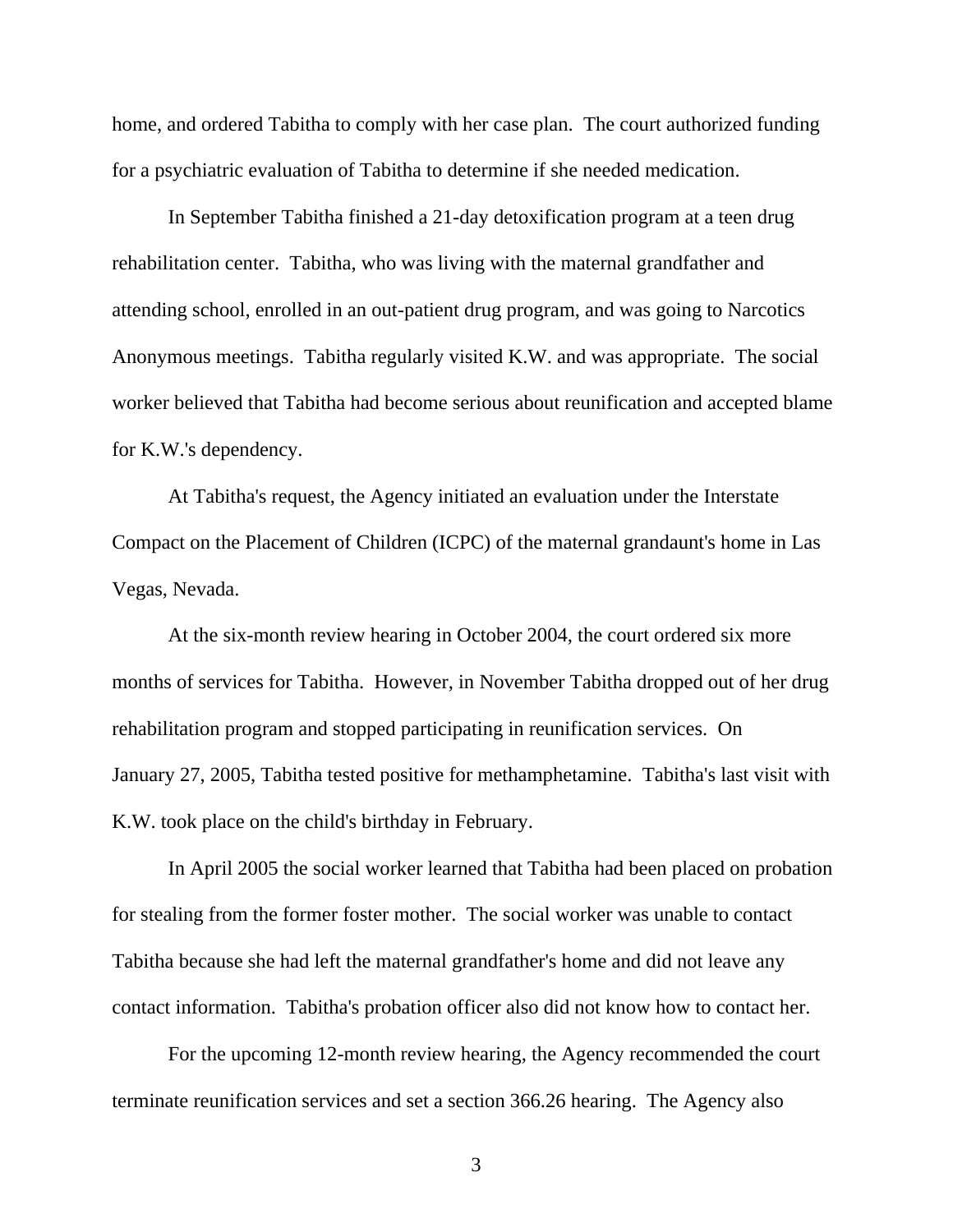recommended that K.W. be placed with the maternal grandaunt in Las Vegas, who had received a favorable ICPC evaluation.

 On April 20, 2005, Tabitha was brought to court from juvenile hall, where she had been detained. Tabitha opposed the Agency's recommendations and requested a trial for the 12-month review hearing. Tabitha also opposed placement of K.W. in the maternal grandaunt's home in Las Vegas.

 When Tabitha was released from juvenile hall later that month, she did not participate in reunification services or contact the social worker. Tabitha's whereabouts were unknown.

 On July 5, the date set for a contested 12-month review hearing, Tabitha submitted on the Agency's recommendations. The court terminated reunification services and set a section 366.26 hearing. Tabitha was detained in juvenile hall again.

 The Agency assessed K.W. as likely to be adopted because of "her young age, overall good physical health, normal development and friendly nature." K.W.'s caregivers wanted to adopt her; K.W. had been in their home since April 22, 2004.2

 On October 26, 2005, the social worker observed a visit between Tabitha and K.W. It was the first time that Tabitha had seen K.W. in eight months. Tabitha was happy to see K.W., who went to Tabitha easily. Tabitha played with K.W. and made her laugh. Tabitha fed K.W. peaches that the caregiver had provided. K.W. did not cry at the end of the visit.  $3$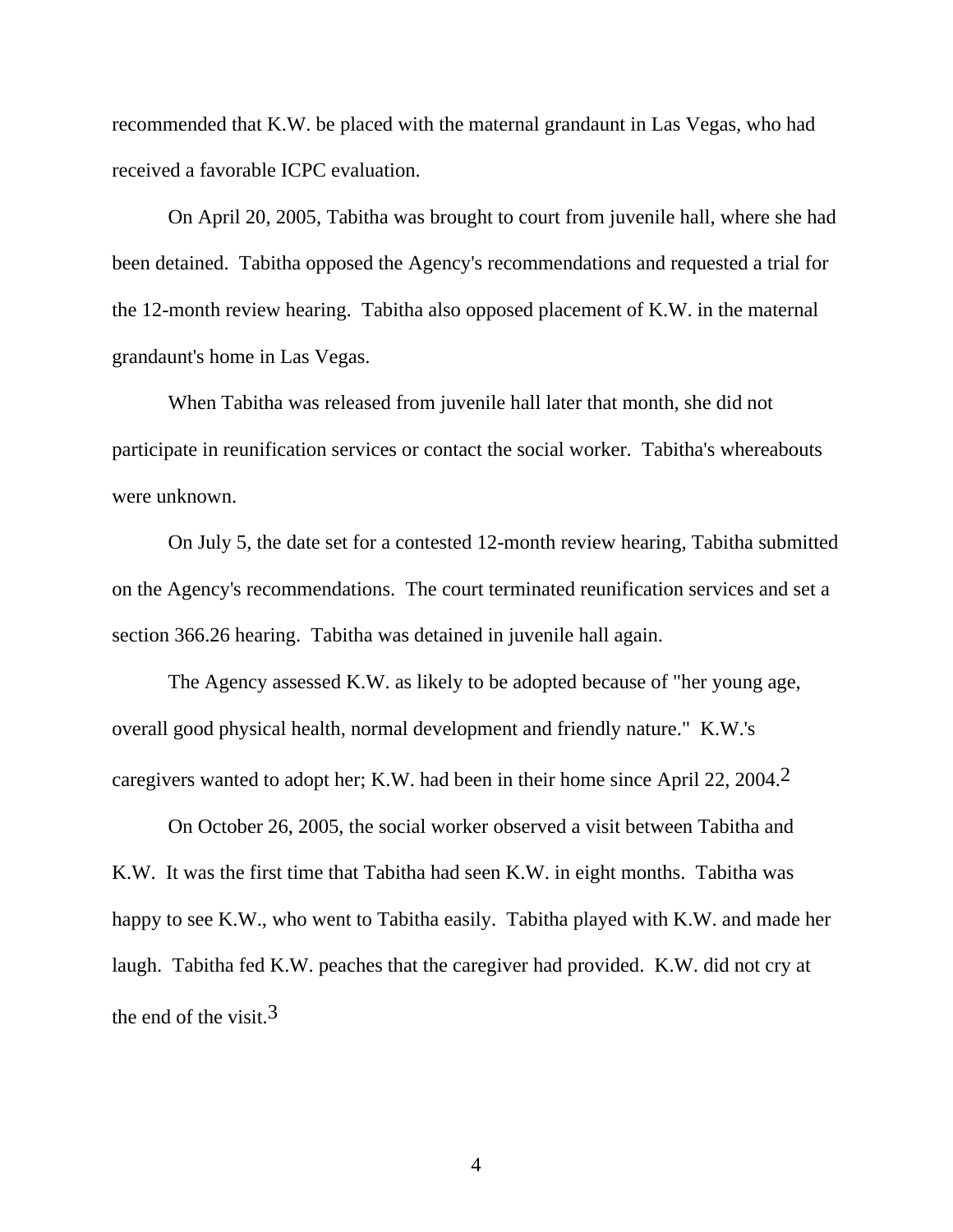On October 27 the social worker asked Tabitha if she had Indian heritage, and Tabitha responded that her grandfather was a Sioux Indian. The Agency asked the court to continue the section 366.26 hearing to give notice to recognized Sioux tribes under ICWA.

 On November 16 the social worker interviewed Tabitha to obtain information pertinent to her Indian heritage; the social worker reported the interview had yielded "some information" that would help in completing the standardized notice form. On November 30 the Agency sent ICWA notices by certified mail to 16 Sioux tribes and the BIA.

 On January 18, 2006, the Agency requested another continuance to re-notice the Sioux tribes because the previous notices contained the wrong date for the hearing.

 On April 4 the court found ICWA did not apply. Tabitha asked for a contested section 366.26 hearing.

 Tabitha filed a section 388 petition on May 19, seeking placement of K.W. with her and family maintenance services. As changed circumstances, the petition alleged Tabitha, among other things, had completed a parenting program, had enrolled in the California Family Living Center (CFLC) — a residential drug rehabilitation program in

 $\overline{a}$ 

<sup>&</sup>lt;sup>2</sup> It was later stipulated at the section 366.26 hearing that 16 prospective adoptive families were willing to adopt a child with K.W.'s characteristics.

<sup>3</sup> After Tabitha was released from juvenile hall in November 2005, she did not contact the social worker for visits with K.W. Later, after Tabitha entered a residential drug treatment program in Riverside County, visits resumed in April 2006, with center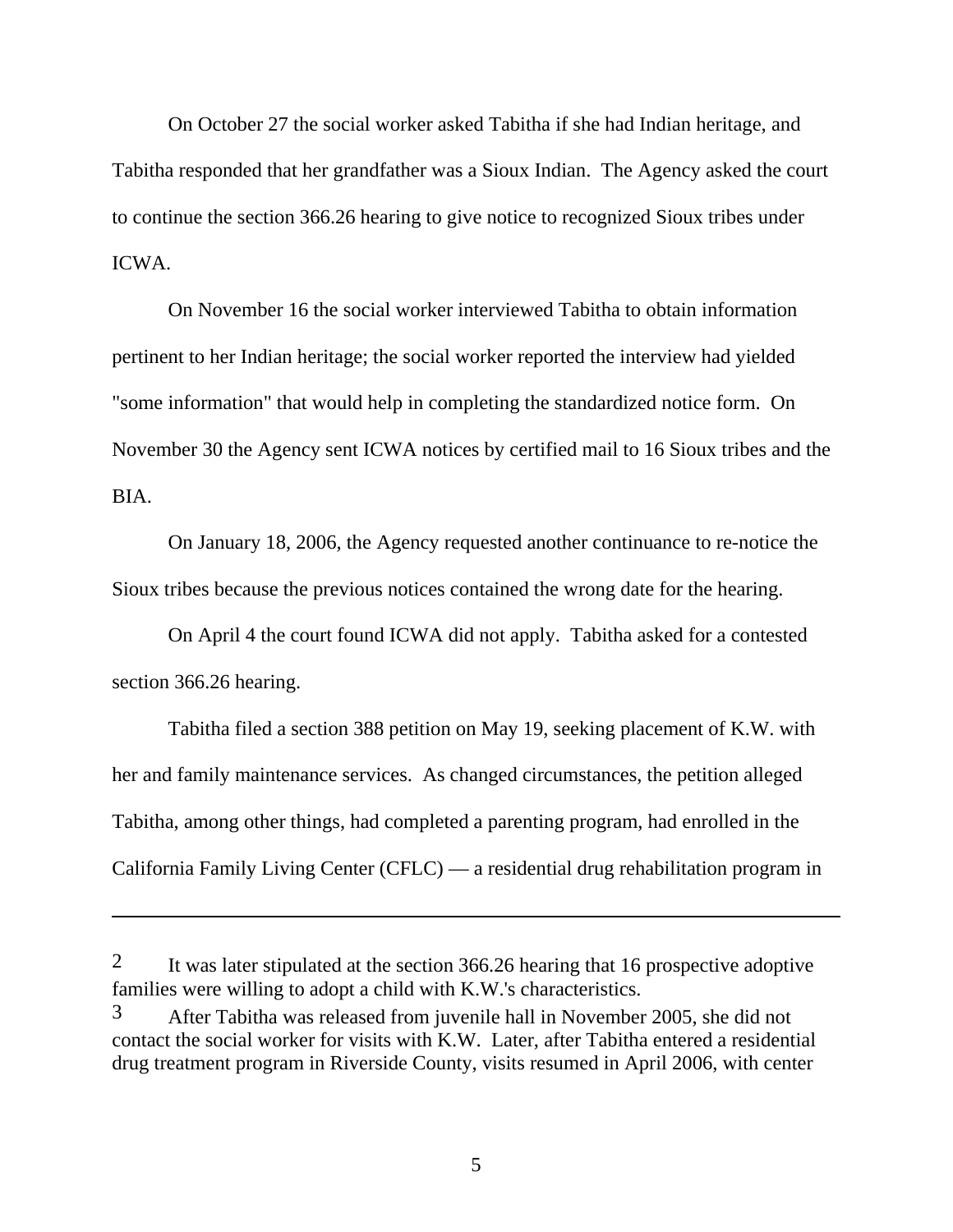Riverside County — and had been sober for more than three months, was attending Narcotics Anonymous meetings, was receiving individual therapy, and was visiting K.W. regularly. The court denied the section 388 hearing without an evidentiary hearing.

 On June 5, 2006, the court found K.W. was likely to be adopted and none of the statutory exceptions to adoption applied. The court terminated parental rights and selected adoption as K.W.'s permanent plan.

#### DISCUSSION

#### I. *ICWA Notice*

 Tabitha contends the juvenile court erred by finding ICWA did not apply because the Agency did not comply with the notice requirements of ICWA. Specifically, Tabitha asserts the Agency did not (1) adequately fulfill its obligation under ICWA to inquire about family history, (2) address notices to the proper tribal agents and/or use correct mailing addresses, and (3) send notices to Tabitha and the father, as required under ICWA.

#### *Legal Principles*

 In 1978 Congress enacted ICWA to "protect the best interests of Indian children and to promote the stability and security of Indian tribes and families." (25 U.S.C. § 1902.) ICWA allows a tribe to intervene in dependency proceedings involving an Indian child because the law presumes it is in the child's best interests to retain tribal ties

staff transporting Tabitha to San Diego County. During these visits, K.W. clung to the foster mother and was reluctant to be held by Tabitha.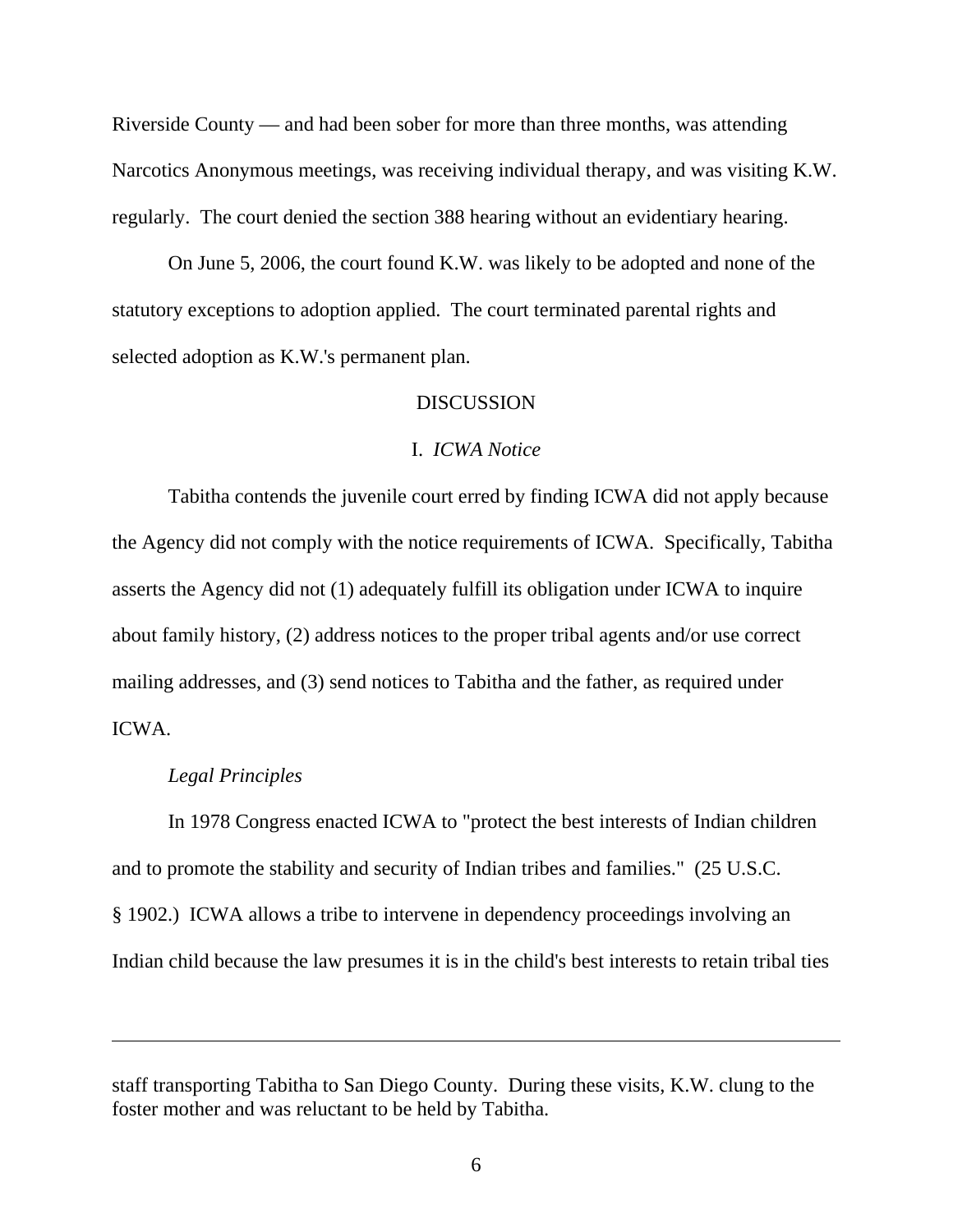and heritage and that it is in the tribe's interest to preserve future generations. (*In re* 

*Desiree F.* (2000) 83 Cal.App.4th 460, 469.)

ICWA sets forth specific notice requirements:

"[W]here the court knows or has reason to know that an Indian child is involved, the party seeking the foster care placement of, or termination of parental rights to, an Indian child shall notify the parent or Indian custodian and the Indian child's tribe, by registered mail with return receipt requested, of the pending proceedings and of their right of intervention."  $(25 \text{ U.S.C.} \hat{\S} 1912(a))$ 

If the identity of the tribe cannot be determined, notice must be given to the Bureau of Indian Affairs (BIA). (*Ibid*.; *Dwayne P. v. Superior Court* (2002) 103 Cal.App.4th 247, 253.)

 The Indian tribe determines whether the child is an Indian child. (*In re Desiree F.*, *supra*, 83 Cal.App.4th at p. 470.) " 'A tribe's determination that the child is or is not a member of or eligible for membership in the tribe is conclusive.' " (*Dwayne P. v.* 

*Superior Court*, *supra*, 103 Cal.App.4th at p. 255.)

 Notice must be sent whenever there is reason to believe the child may be an Indian child. (*In re Desiree F., supra, 83 Cal.App.4th at p. 471; Cal. Rules of Court,<sup>4</sup> rule*  $1439(f)(5)$ .) "[T]he juvenile court needs only a suggestion of Indian ancestry to trigger the notice requirement." (*In re Nikki R.* (2003) 106 Cal.App.4th 844, 848.) Notice is not a matter of due process; it is mandated by federal statute. (*In re Stephanie M.*, *supra*, 7 Cal.4th at p. 316.)

<sup>4</sup> All rules references are to the California Rules of Court.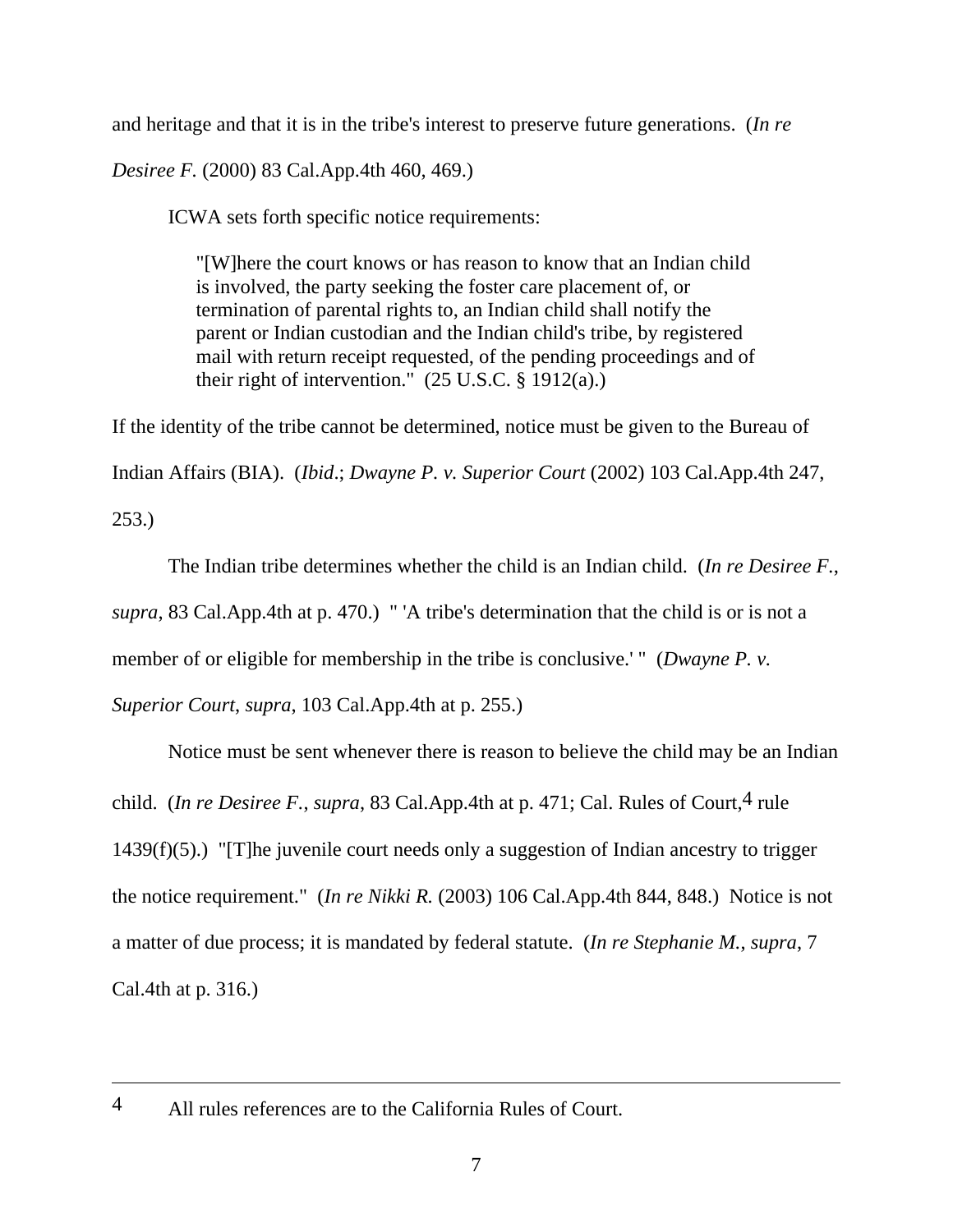Because " 'failure to give proper notice of a dependency proceeding to a tribe with which the dependent child may be affiliated forecloses participation by the tribe, [ICWA] notice requirements are strictly construed.' " (*In re Karla C.* (2003) 113 Cal.App.4th 166, 174.) The notice sent to the BIA and/or Indian tribes must contain enough information to be meaningful. (*Id*. at p. 175.) The notice must include: "*if known*, (1) the name, birthplace, and birth date of the Indian child; ( 2) the name of the tribe in which the Indian child is enrolled or may be eligible for enrollment; (3) names and addresses of the child's parents, grandparents, great grandparents, and other identifying information; and (4) a copy of the dependency petition." (*Ibid*.; citing 25 C.F.R. § 23.11(d)( 3) (2003); 59 Fed.Reg. 2248 (eff. Feb. 14, 1994).)

 To enable the juvenile court to review whether sufficient information was supplied, the Agency must file with the court the ICWA notice, return receipts and responses received from the BIA and tribes. (*In re Karla C.*, *supra*, 113 Cal.App.4th at pp. 175, 178-179.)

 It is also essential for the Agency to provide the Indian tribe with as much information as is known about the child's ancestors, especially the one with the alleged Indian heritage. (*In re Louis S.* (2004) 117 Cal.App.4th 622, 631.) In *In re Louis S.*, we found the tribe could not conduct a meaningful search to determine the child's tribal heritage because the Agency, among other errors, did not provide birthdates for the maternal grandmother or maternal great-grandmother. We noted the maternal grandmother's birth date was available because the children were in foster care with her. (*Ibid*.) Thus, notice to the tribe must include available information about the child's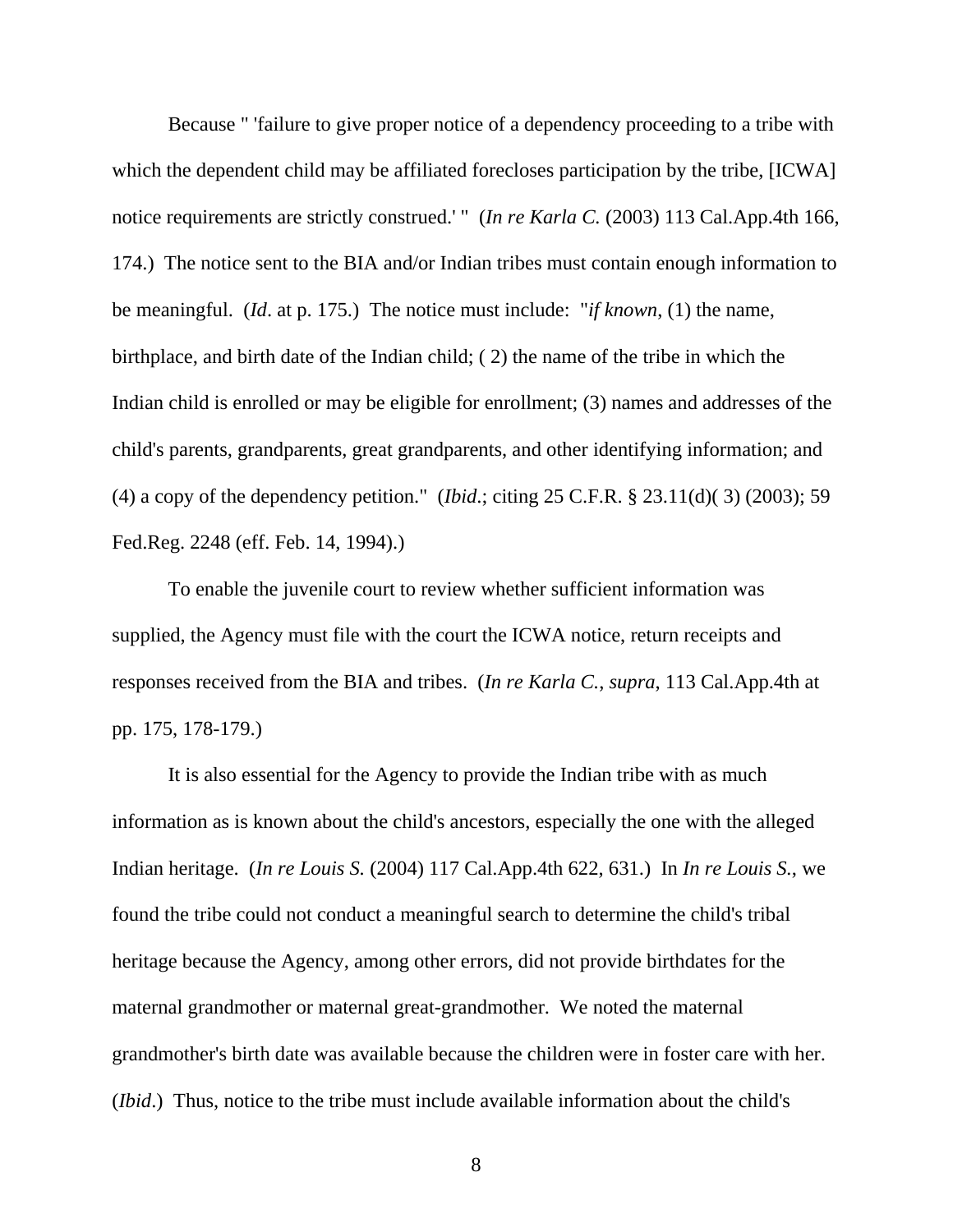maternal and paternal grandparents and great-grandparents, including maiden, married and former names or aliases; birthdates; place of birth and death; current and former addresses; tribal enrollment number; and other identifying information. (*Id*. at p. 630.)

 A "social worker has 'a duty to inquire about and obtain, if possible, all of the information about a child's family history' " required under regulations promulgated to enforce ICWA. (*In re S.M.* (2004) 118 Cal.App.4th 1108, 1116.)

 Rule 1439(f)(6) provides: "If, after a reasonable time following the sending of notice under this rule — but in no event less than 60 days — no determinative response to the notice is received, the court may determine that [ICWA] does not apply to the case unless further evidence of the applicability of [ICWA] is later received."

 The notice requirements of ICWA are mandatory and cannot be waived by the parties. (*In re Jennifer A.* (2002) 103 Cal.App.4th 692, 707.)

#### *Factual Background*

 At the beginning of the case, Tabitha denied having Indian heritage. However, when queried by the adoption assessment social worker on October 27, 2005, Tabitha responded that she had Indian heritage through her grandfather, Robert S., a Sioux Indian. The Agency asked the court to continue the section 366.26 hearing to enable the social worker to notice Sioux tribes under ICWA. The court granted the continuance request.

 On November 16, 2005, the social worker interviewed Tabitha and obtained information pertinent to her Indian heritage. On November 30 the Agency sent ICWA notices by certified mail to 16 Sioux tribes and the BIA.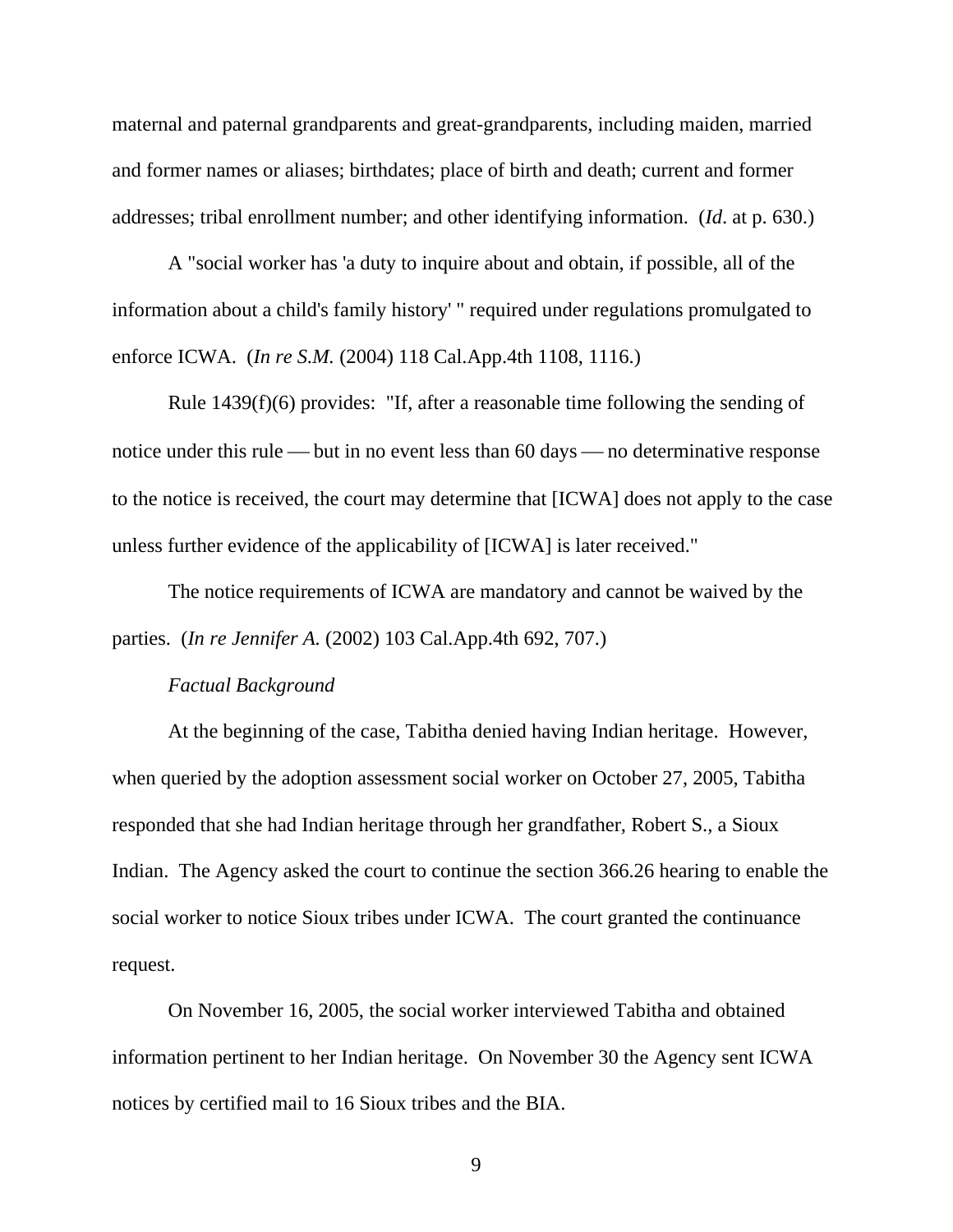For the maternal great-grandfather (Tabitha's grandfather), the notices did not list any information other than his name and that he was a member of a Sioux tribe in South Dakota. The notices listed as "unknown" the great-grandfather's current and former addresses, his birth date and birthplace, his tribal enrollment number, and whether he was deceased and if so his place of death.

 On January 18, 2006, the Agency asked for another continuance after discovering the ICWA notices mailed in November contained the wrong date. The court granted another 75-day continuance to allow the Agency to re-notice the Sioux tribes.

On January 20 the Agency re-noticed the Sioux tribes and the BIA.<sup>5</sup> As a result of the two sets of notices, the Agency received responses from 10 of the 16 tribes stating that K.W. was not a member of the respective tribe or eligible for tribal membership.

On April 4, 2006, the court found ICWA did not apply.

#### *Analysis*

 $\overline{a}$ 

 First, Tabitha argues unpersuasively that the Agency did not fulfill its continuing duty to inquire and obtain additional family history for the ICWA notice. In essence, Tabitha is complaining that the Agency did not give more informative notice to the identified tribes, and the Agency should have done more to obtain additional information about the maternal great-grandfather (Tabitha's grandfather).

<sup>5</sup> Again, the notices did not list any information for the maternal great-grandfather (Tabitha's grandfather) other than his name and that he was a member of a Sioux tribe in South Dakota. The notices listed as "unknown" the great-grandfather's current and former addresses, his birth date and birthplace, his tribal enrollment number, and whether he was deceased and if so his place of death.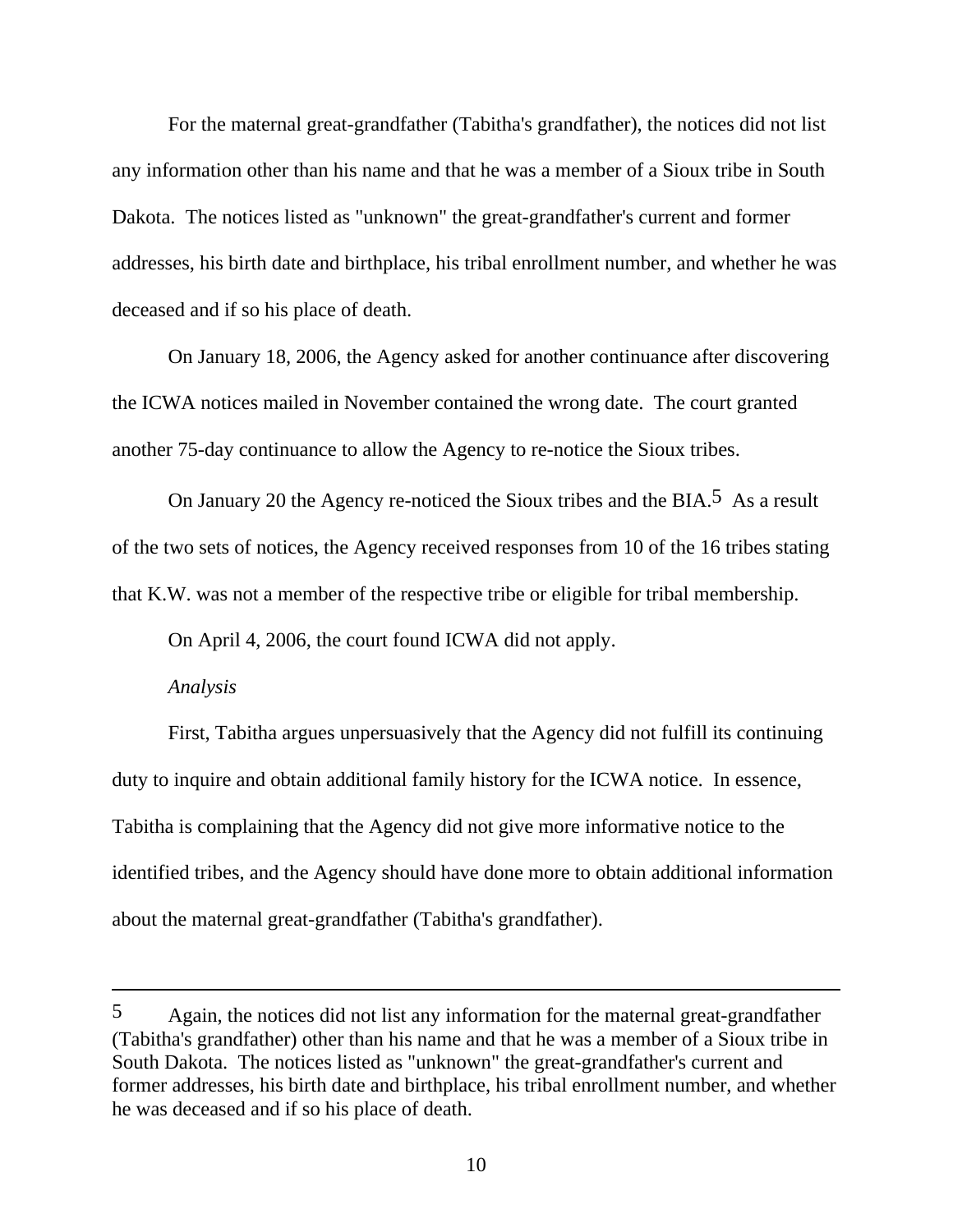We acknowledge that to enable a tribe to determine whether a dependent child is an Indian child, the notice sent to the tribe must contain enough information to be meaningful. (See *In re Karla C.*, *supra*, 113 Cal.App.4th at p. 175.) " '[T]o establish tribal identity, it is necessary to provide as much information as is known on the Indian child's direct lineal ancestors.' [Citation.]" (*Ibid*.) The Agency's affirmative duty to inquire whether a child may be an Indian child mandates, at a minimum, that it make some inquiry regarding the information required in the ICWA notice besides name, birth date and birthplace of the child's parents. (*In re D.T.* (2003) 113 Cal.App.4th 1449, 1455.)

 However, Tabitha has not shown how the Agency shirked any of its obligations to inquire. To the contrary, there is substantial evidence the Agency fulfilled its duty of inquiry. (*In re Rebecca R.* (2006) 143 Cal.App.4th 1426, 1430.) It was because the Agency inquired further that the possible Indian heritage was discovered and explored. Originally, Tabitha had denied any Indian heritage. It was only after the adoption assessment social worker inquired in October 2005 — one and one-half years after the dependency proceeding began — that Tabitha mentioned that her grandfather was a Sioux Indian. The Agency promptly asked the court for a continuance of the section 366.26 hearing so it could provide ICWA notice to the BIA and the federally recognized Sioux tribes.

 Further, the record shows that the social worker met with Tabitha and obtained additional information to fill out the ICWA notices. The social worker affirmatively marked as "unknown" the spaces on the ICWA forms for the maternal great-grandfather's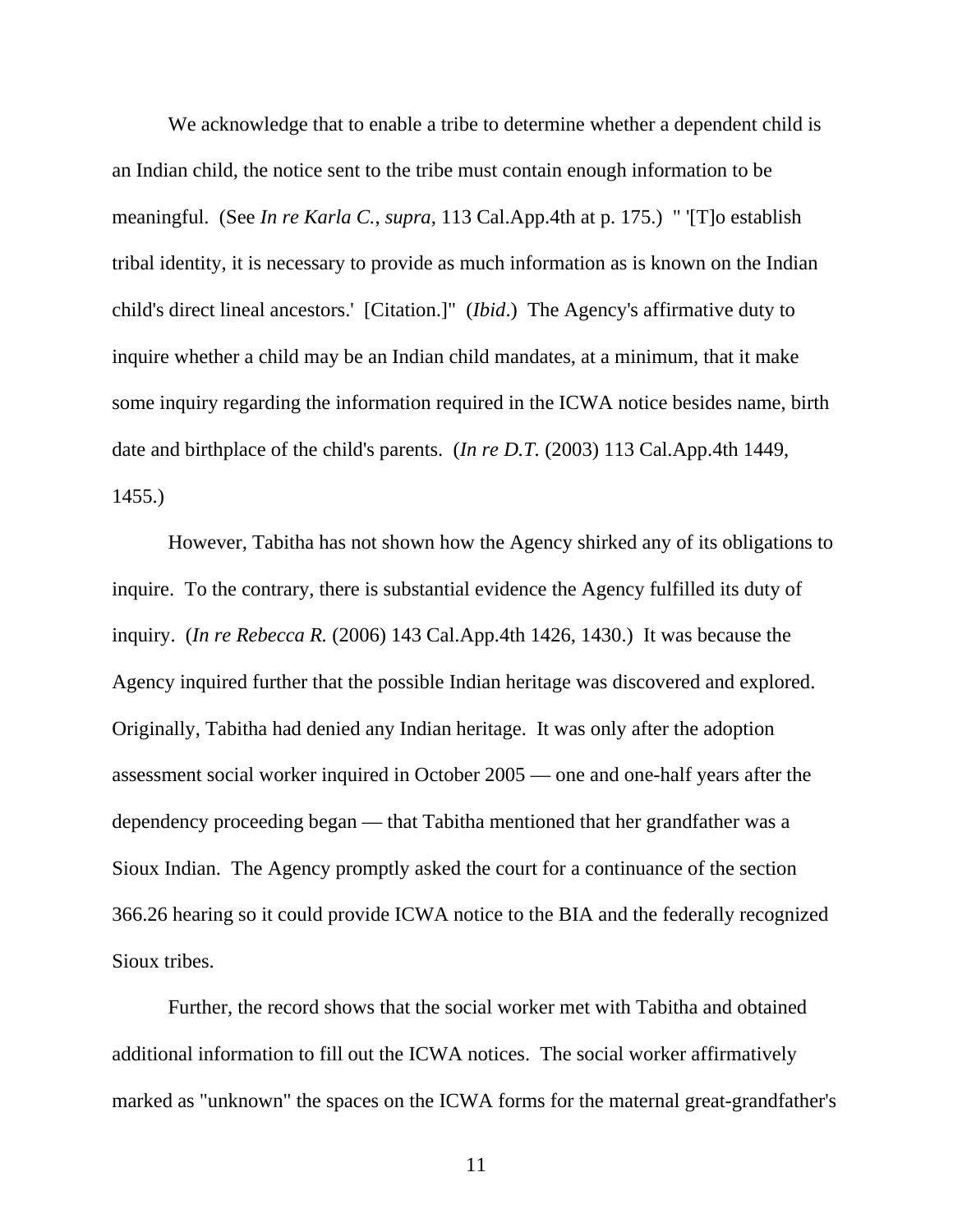date of birth, birthplace, tribal enrollment number, and whether he was deceased and the corresponding date of death. Given these circumstances, it is reasonable to conclude the social worker specifically inquired about the maternal great-grandfather.

 Tabitha argues the Agency should have contacted the maternal great-grandfather and/or other maternal relatives to obtain additional information about the maternal greatgrandfather. However, Tabitha could not supply any contact information for the maternal great-grandfather and did not know if he was still alive. As to interviewing the maternal grandmother, the record does not show that she had any additional information about her father.6 Further, Tabitha's appellate argument rests on the unfounded assumption that other maternal relatives would have added pertinent information to identify K.W.'s Indian heritage. Of course, this possibility is pure speculation. On this record, we cannot say that maternal relatives could have provided or would be willing to provide such information. In this evidentiary vacuum, we consider that the presumption that "official duty has been regularly performed" bars us from speculating as to what information the social worker might have obtained had she been able to contact maternal relatives. (Evid. Code § 664; see also *In re L.B.* (2003) 110 Cal.App.4th 1420, 1425.) "There are no inconsistencies in the evidence to rebut the presumption that [the Agency] properly carried out its duties." (*In re Rebecca R., supra*, 143 Cal.App.4th at p. 1430.)

 Moreover, assuming arguendo that there was error, any error was harmless. ICWA is not the source of a duty of continuing inquiry; rather, the source is rule 1439(d),

<sup>6</sup> The record shows the maternal grandmother was born in Seville, Spain.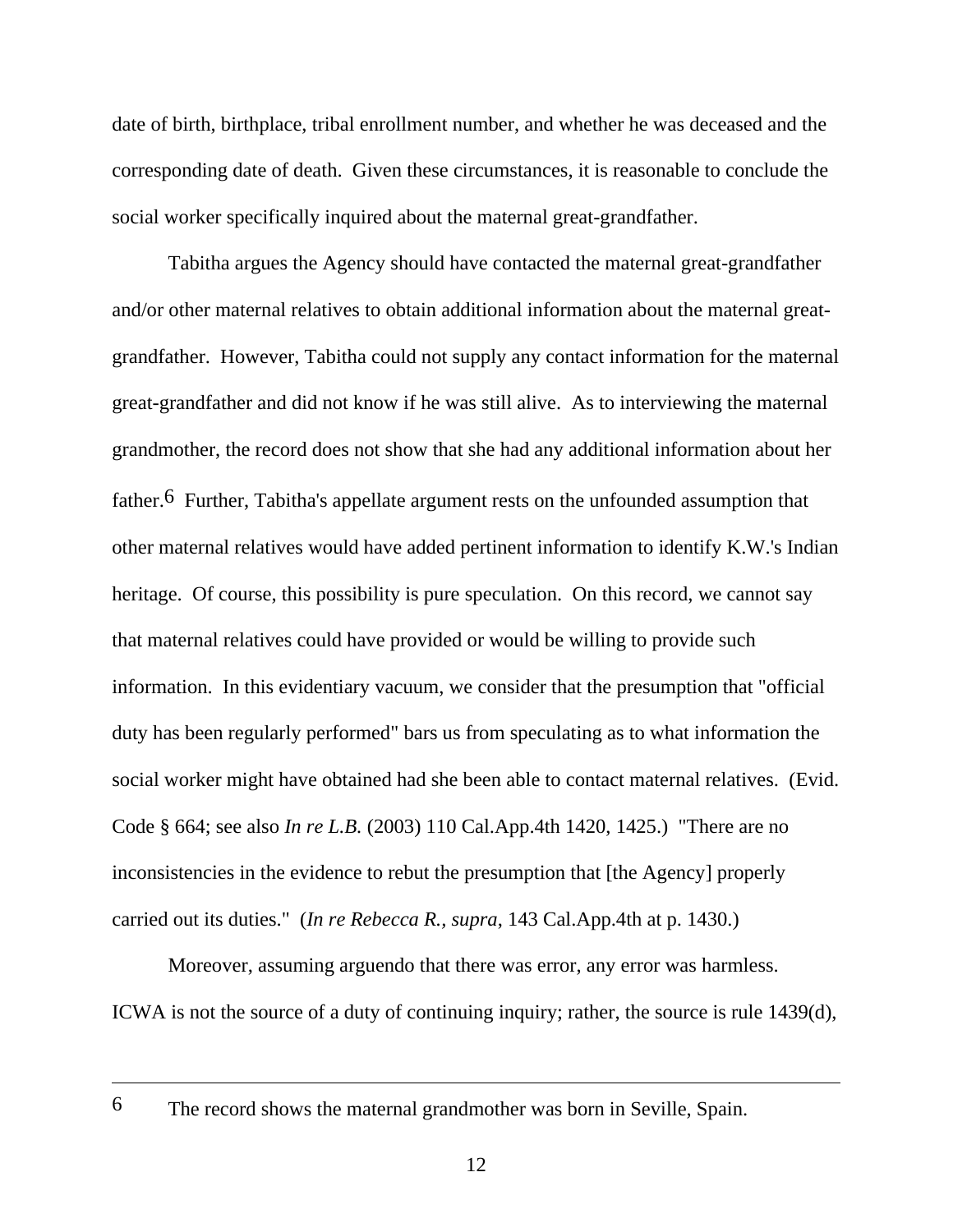which reads: "The court, the county welfare department, and the probation department have an affirmative and continuing duty to inquire whether a child for whom a petition under section 300, 601, or 602 is to be, or has been, filed is or may be an Indian child."

 "[A]ny failure to comply with a higher state standard, above and beyond what the ICWA itself requires must be held harmless unless the appellant can show a reasonable probability that he or she would have enjoyed a more favorable result in the absence of the error. (Cal. Const., art. VI, § 13; *People v. Watson* (1956) 46 Cal.2d 818, 836.)" (*In re S.B.* (2005) 130 Cal.App.4th 1148, 1162.)

 Here, there is nothing in the record to suggest that had the court or the Agency inquired further, more information on the maternal great-grandfather would have been obtained. Accordingly on this record, even if we were to reverse and remand with directions to make further inquiry, there is no reason to suppose that the outcome would be any different.

 We conclude that there is sufficient evidence that the social worker made the requisite further inquiry. Furthermore, even if the requisite inquiry was not made, Tabitha has not shown the error was prejudicial.

 Second, Tabitha claims the Agency did not address notices to the proper tribal agents and/or use correct mailing addresses. Tabitha concedes this assignment of error only applies to those six tribes that did not reply to ICWA notices. However, any irregularity in the address the Agency used to contact these tribes is harmless because the tribes clearly had actual notice. A representative of each of these tribes signed the requisite certified mail receipts, which are part of the record on appeal.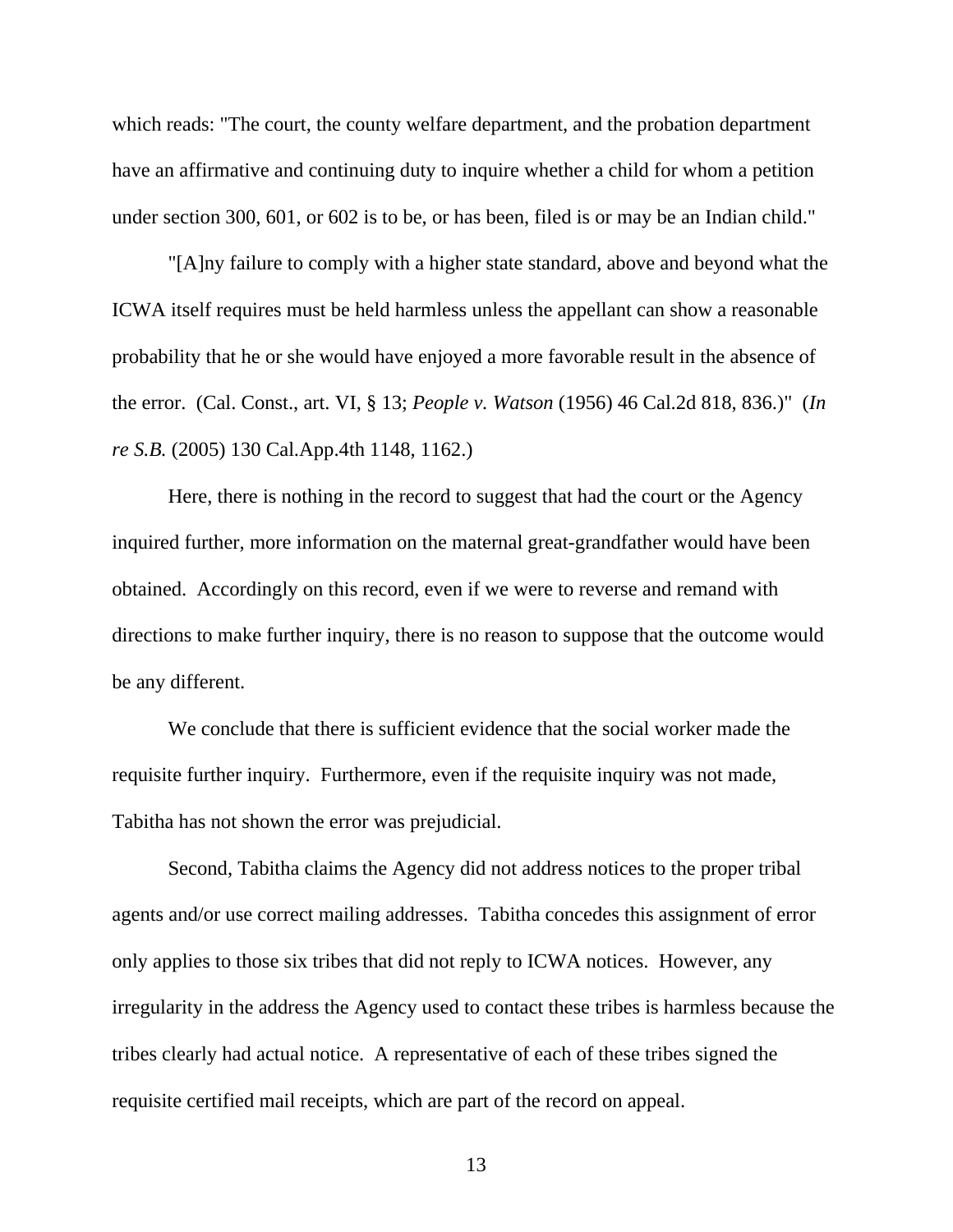Third, Tabitha asserts the Agency violated ICWA notice requirements because it did not send K.W.'s parents notice of their rights under ICWA. (25 U.S.C. § 1912(a).) Initially, we note that Tabitha lacks standing to assert this ICWA claim on behalf of K.W.'s father. (*In re Jeffrey A.* (2002) 103 Cal.App.4th 1103, 1109.)

 With respect to Tabitha's right to receive written ICWA notice, she failed to raise this issue in juvenile court, and therefore waived or forfeited it. (*In re L.B.*, *supra*, 110 Cal.App.4th at p. 1426.) Nor can Tabitha prevail on substantive grounds. The record shows Tabitha had actual notice that K.W. might be an Indian child and participated in the proceedings. (See *In re Jeffrey A.*, *supra*, 103 Cal.App.4th at p. 1109.) It was Tabitha who told the adoption assessment social worker that the great-grandfather was a Sioux Indian. Subsequently, the social worker interviewed Tabitha about her Indian heritage to obtain more information for the ICWA notices. Thus, there is no need to reverse and remand on the basis that she did not receive written ICWA notice.

#### II. *Section 388*

 Tabitha contends the juvenile court abused its discretion by summarily denying her section 388 petition because she made a prima facie showing of changed circumstances and that her proposed modification was in K.W.'s best interests.

 Section 388 provides that a parent may petition the court for a hearing to change, modify or set aside any previously made order of the court on the grounds of changed circumstances or new evidence. The petitioning party has the burden of showing, by a preponderance of the evidence, that there is a change of circumstances or new evidence, and the proposed change is in the child's best interests. (§ 388, subd. (a); *In re Zachary*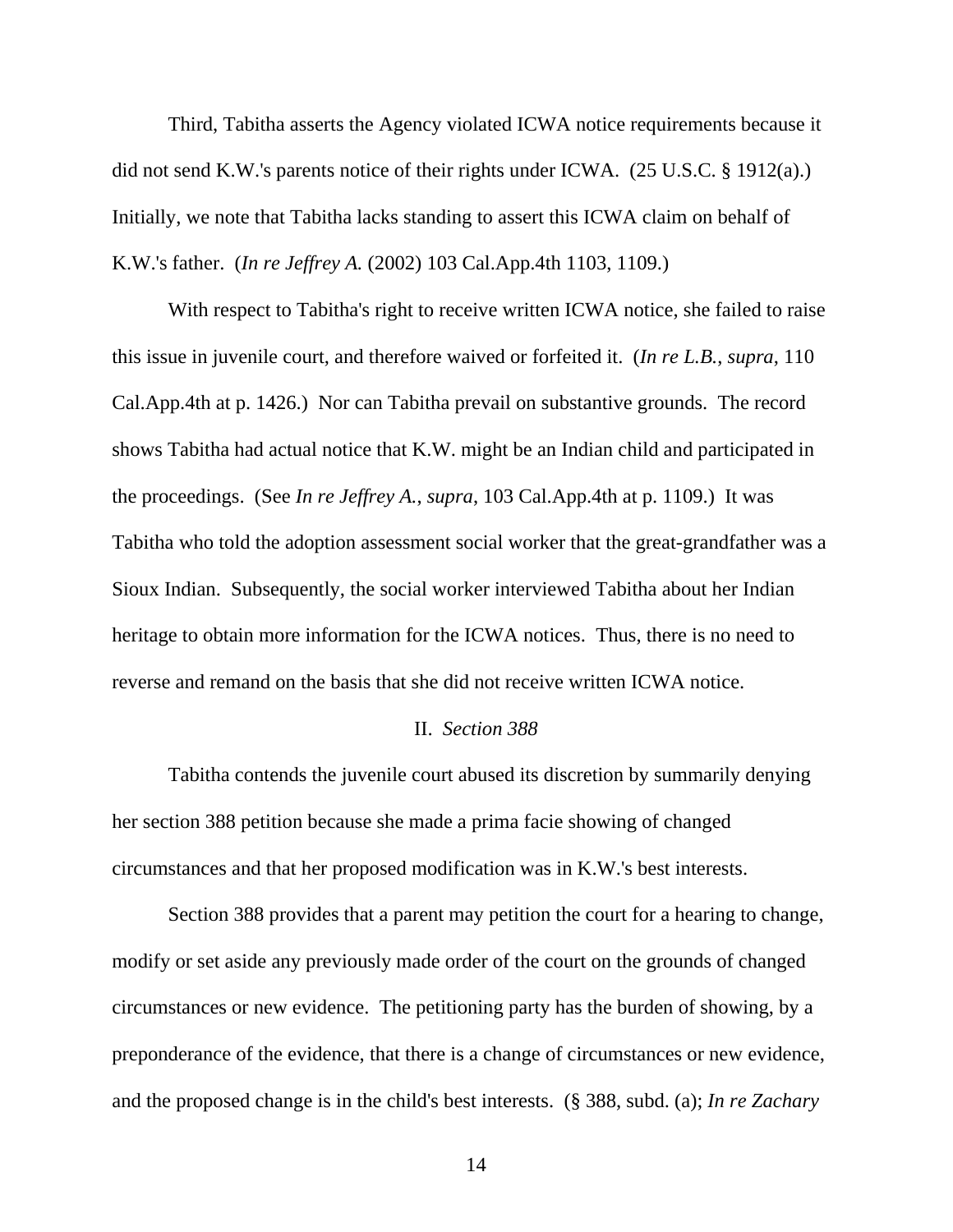*G.* (1999) 77 Cal.App.4th 799, 806.) A parent must make a prima facie showing of both elements to trigger an evidentiary hearing. (*Ibid*.) If the petition does not state a change of circumstances or new evidence that suggests the proposed modification of the previous order would promote the best interest of the child, the court may deny the application ex parte without a hearing. (*In re Elizabeth M.* (1997) 52 Cal.App.4th 318, 322.) We review a summary denial of a section 388 petition for abuse of discretion. (*In re Tamneisha S.* (1997) 58 Cal.App.4th 798, 806.)

 Tabitha alleged as changed circumstances that she had completed a parenting program, was participating in the CFLC residential drug rehabilitation program and had been sober for more than three months, was attending Narcotics Anonymous meetings, was receiving individual therapy, and was visiting K.W. regularly.<sup>7</sup> These developments, as commendable as they are, did not constitute changed circumstances; at most they showed "changing circumstances" regarding Tabitha's ability to remain drug free and to parent a child. (*In re Casey D.* (1999) 70 Cal.App.4th 38, 47.)

 In *In re Casey D., supra,* 70 Cal.App.4th at pages 47-49, this court distinguished between changed and changing circumstances where a mother had been in a drug

<sup>7</sup> On May 19, 2006, when she filed the section 388 petition, Tabitha did not submit relevant documents to support her allegations of changed circumstances and asked for a continuance to allow her time to gather documentation. Tabitha also brought with her to court a member of the CFLC staff to testify. The court denied Tabitha's continuance motion, but ruled that it would accept Tabitha's offer of proof and assume the documents to be available. At the next court hearing on June 5, the court granted Tabitha's request to add several documents to her section 388 petition, but did not change its previous order summarily denying the petition.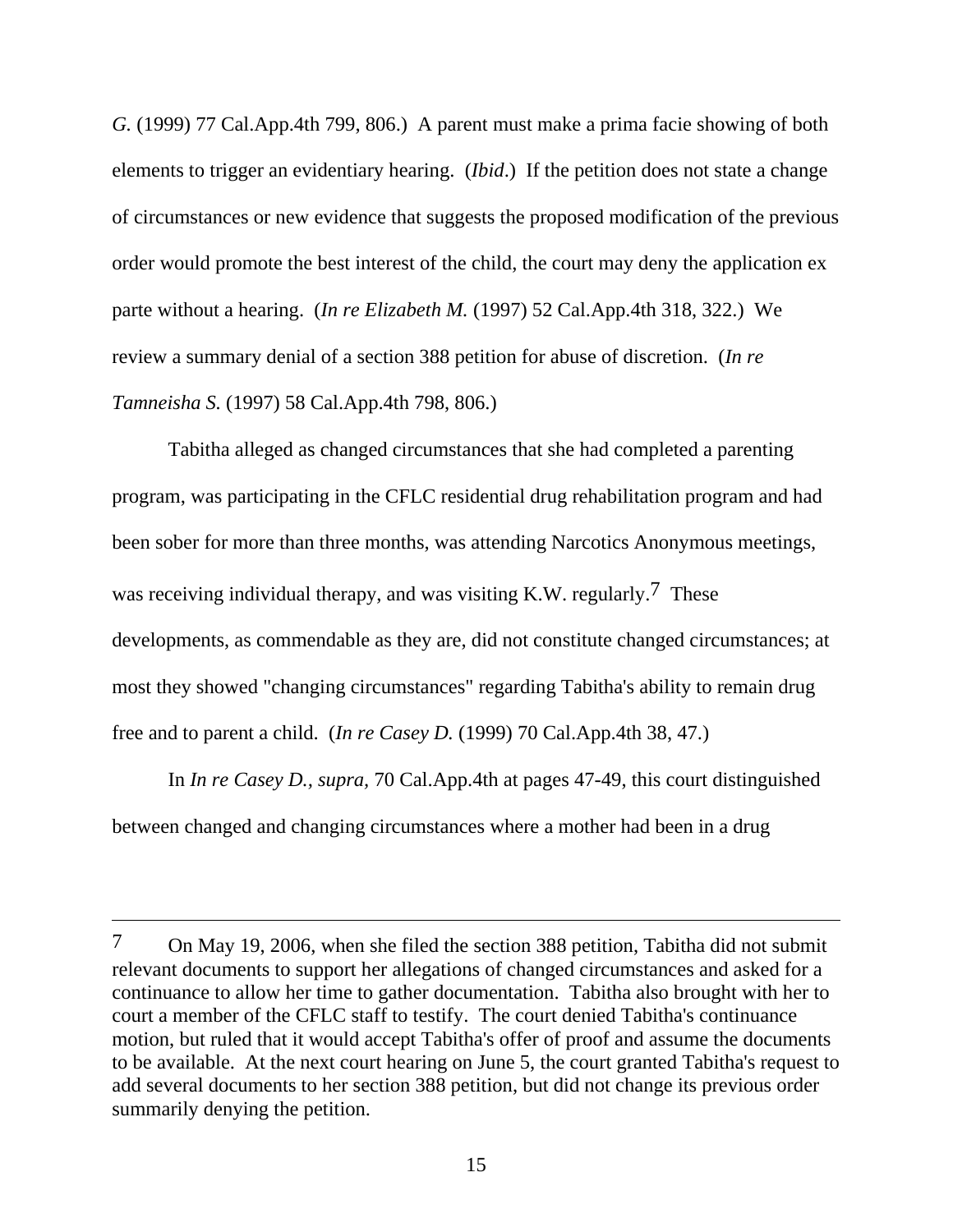rehabilitation program for a few months before filing a section 388 petition shortly before a section 366.26 hearing. The trial court denied the petition, finding the mother was trying to rehabilitate, but had not shown changed circumstances. We affirmed, stating the parent must show the circumstances had changed, not that they are merely changing.

 Tabitha's three months of sobriety was a relatively short recovery time to establish that she no longer had a drug problem. "It is the nature of addiction that one must be 'clean' for a much longer period than 120 days to show real reform." (*In re Kimberly F.* (1997) 56 Cal.App.4th 519, 531, fn. 9.) Tabitha's three months of sobriety and the other positive steps she had taken at CFLC represented "changing circumstances"—not a changed circumstances within the meaning of section 388. On this record, we cannot say the juvenile court abused its discretion in finding that Tabitha's petition did not make a prima facie case of changed circumstances.

 Nor did Tabitha's petition establish a prima facie showing that granting the petition would be in the best interests of K.W. (*In re Casey D.*, *supra*, 70 Cal.App.4th at p. 48.)

 It is more difficult to show that granting a section 388 petition is in the child's best interests when the changing circumstances take place after reunification services have been terminated; at this time, the child's need for a permanent, stable home is paramount. Consequently, the balancing of the parent's rights versus the child's rights shifts, and the child's interest in a stable, permanent home outweighs the parent's interest in reunification. (See *In re Jasmon O.* (1994) 8 Cal.4th 398, 420; *In re Casey D.*, *supra*, 70 Cal.App.4th at p. 47.)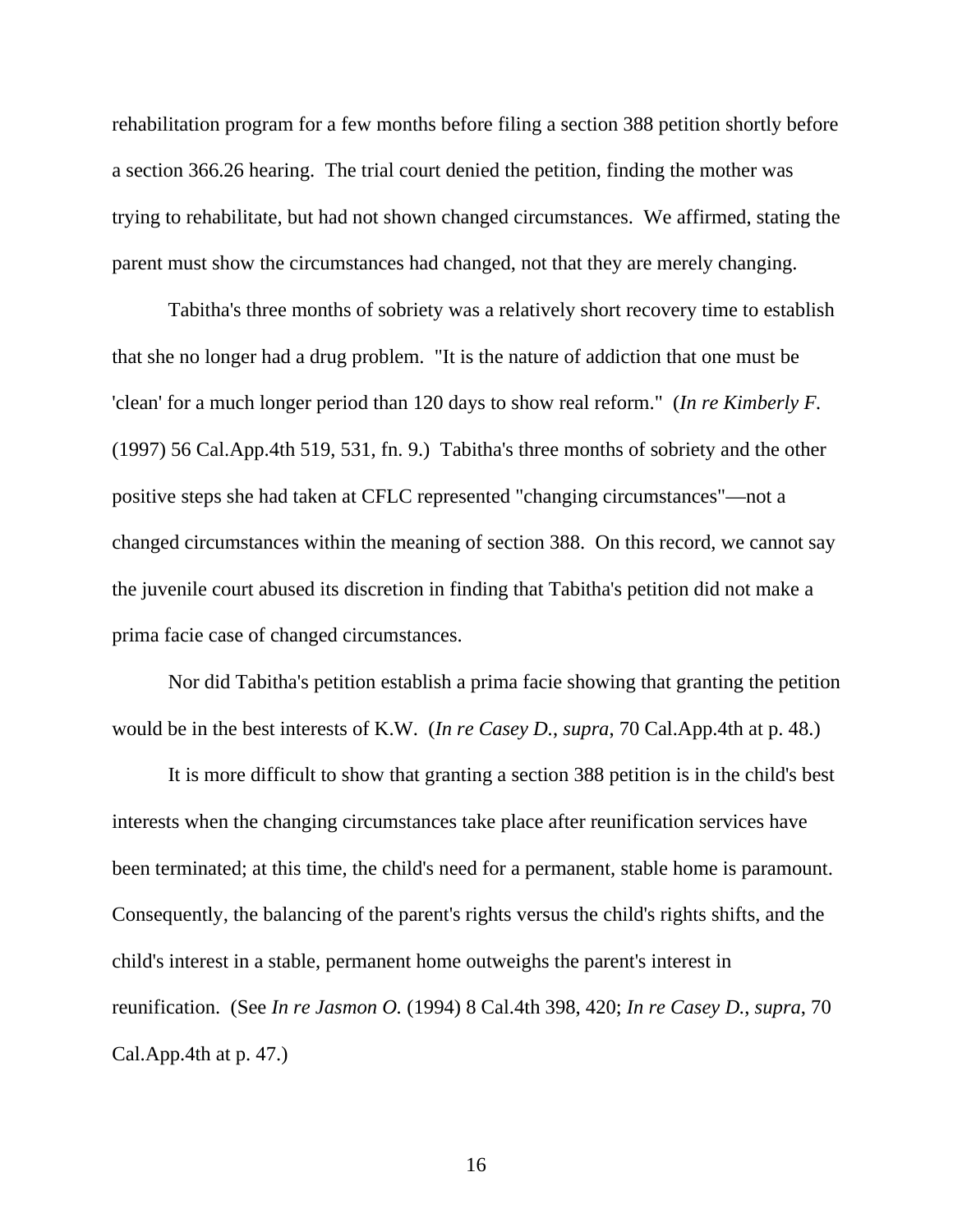Tabitha did not show that it would be in K.W.'s best interests for the court to return the child to her and provide family maintenance services. Such a course would have delayed permanency and stability for a child who had been in foster care her entire life. K.W. had bonded with her foster parents, who wanted to adopt her and had been her caregivers for more than two years. K.W. has never lived with Tabitha; the child's only contact with her mother had been supervised visits, and there were periods of eight months and five months in which Tabitha did not visit K.W. Two-year-old K.W. was in desperate need of a permanent home and family. "Childhood does not wait for the parent to become adequate." (*In re Marilyn H.* (1993) 5 Cal.4th 295, 310.) The court acted well within its discretion in finding Tabitha did not establish a prima facie case that it would be in K.W.'s best interests to place the child with her and order family maintenance services.

 Tabitha relies on *In re Aljamie D.* (2000) 84 Cal.App.4th 424, 432, in which the appellate court reversed a summary denial of a mother's section 388 petition. The reliance is misplaced; that case is readily distinguishable. In *In re Aljamie D., supra,* the mother had two years of documented sobriety, had completed her entire case plan, had regularly visited her children and had unsupervised visitation, and, having lived with her children, had a parent-child relationip with them. (*Id*. at pp. 427-428.) The mother's children wanted to live with her. (*Id*. at p. 428.) Here, Tabitha had been sober for only three months, had not completed her case plan, had twice stopped visiting K.W. — once for eight months and a second time for five months — continued to have supervised visits, had never lived with K.W., and was not bonded with the child.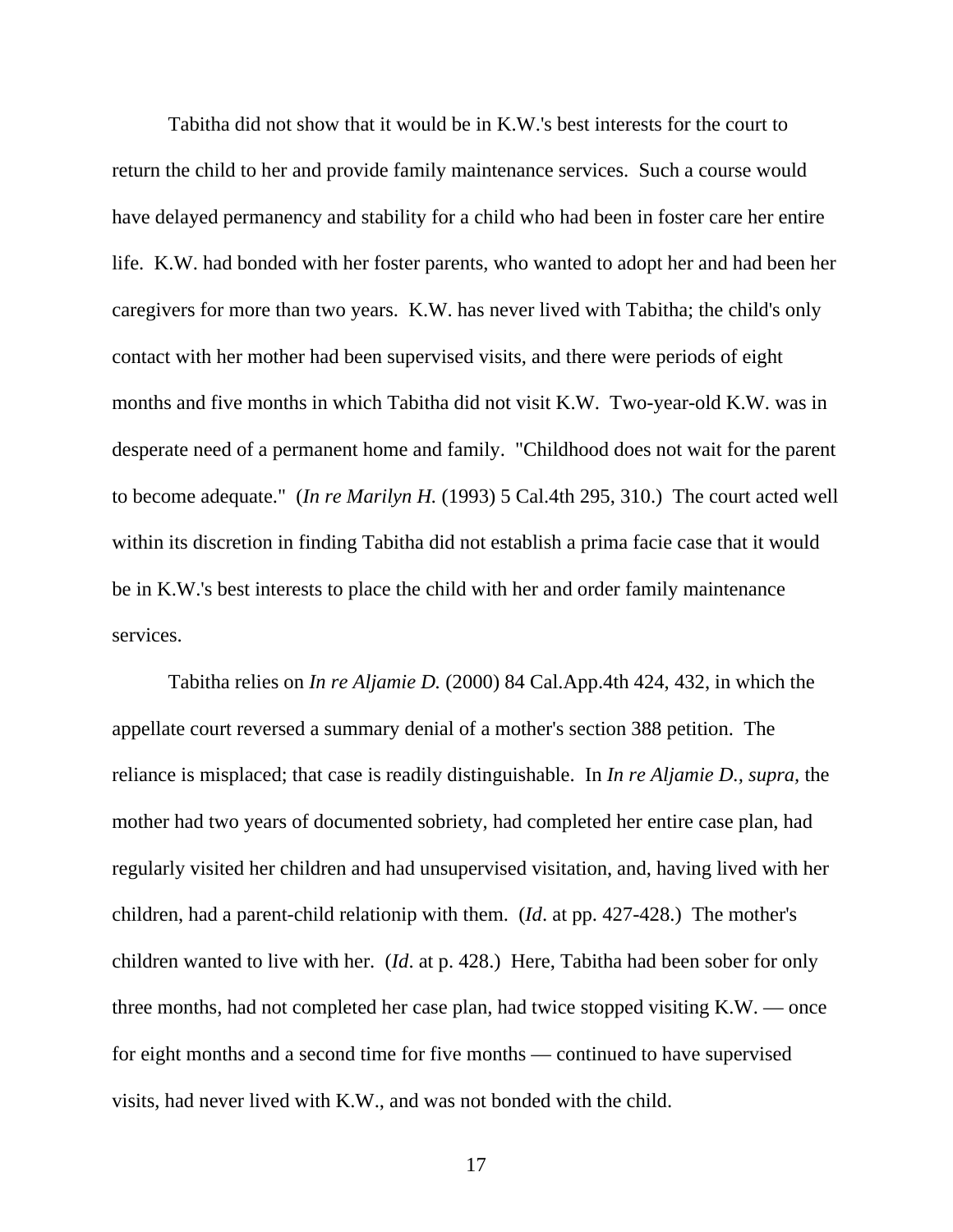Tabitha also relies on *In re Kimberly F.*, *supra*, 56 Cal.App.4th at page 532 and its

three-part test for analyzing the "best interests" requirement of a section 388 petition:

"(1) the seriousness of the problem which led to the dependency, and the reason for any continuation of that problem; (2) the strength of relative bonds between the dependent children to *both* parent and caretakers; and (3) the degree to which the problem may be easily removed or ameliorated, and the degree to which it actually has been."

The reliance is misplaced because Tabitha cannot prevail under the test set forth in *In re* 

*Kimberly F.*

 The original problem leading to K.W.'s dependency — Tabitha's substance abuse — was a serious problem.

 Tabitha cannot prevail on the second *Kimberly F.* factor. K.W. had bonded with her foster parents and looked to them as her parental figures. K.W. was not bonded to Tabitha and there was no parent-child relationship.

 Finally, Tabitha had not shown that she had ameliorated the problems that led to K.W.'s dependency. The dependency case spanned more than two years. Tabitha's section 388 petition largely was based on her enrollment and progress made at the CFLC program; however, she did not enter the CFLC program until nine months after reunification services had been terminated in July 2005. Tabitha had not ameliorated the problems leading to K.W.'s dependency; she merely was beginning to address them.

 The juvenile court did not abuse its discretion by denying Tabitha an evidentiary hearing on her section 388 petition.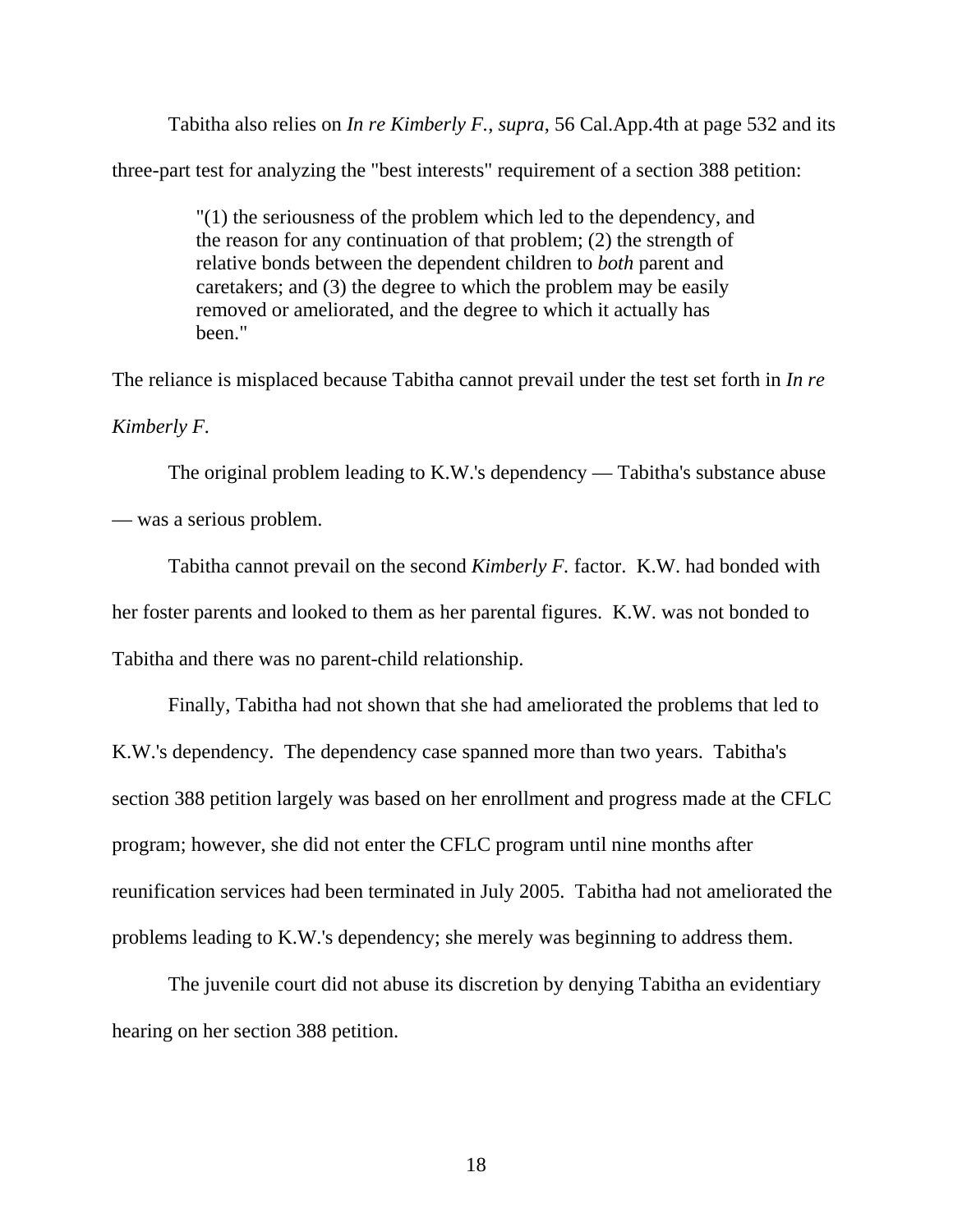# DISPOSITION

 $\overline{a}$ 

The judgment is affirmed.

McCONNELL, P. J.

WE CONCUR:

HUFFMAN, J.

NARES, J.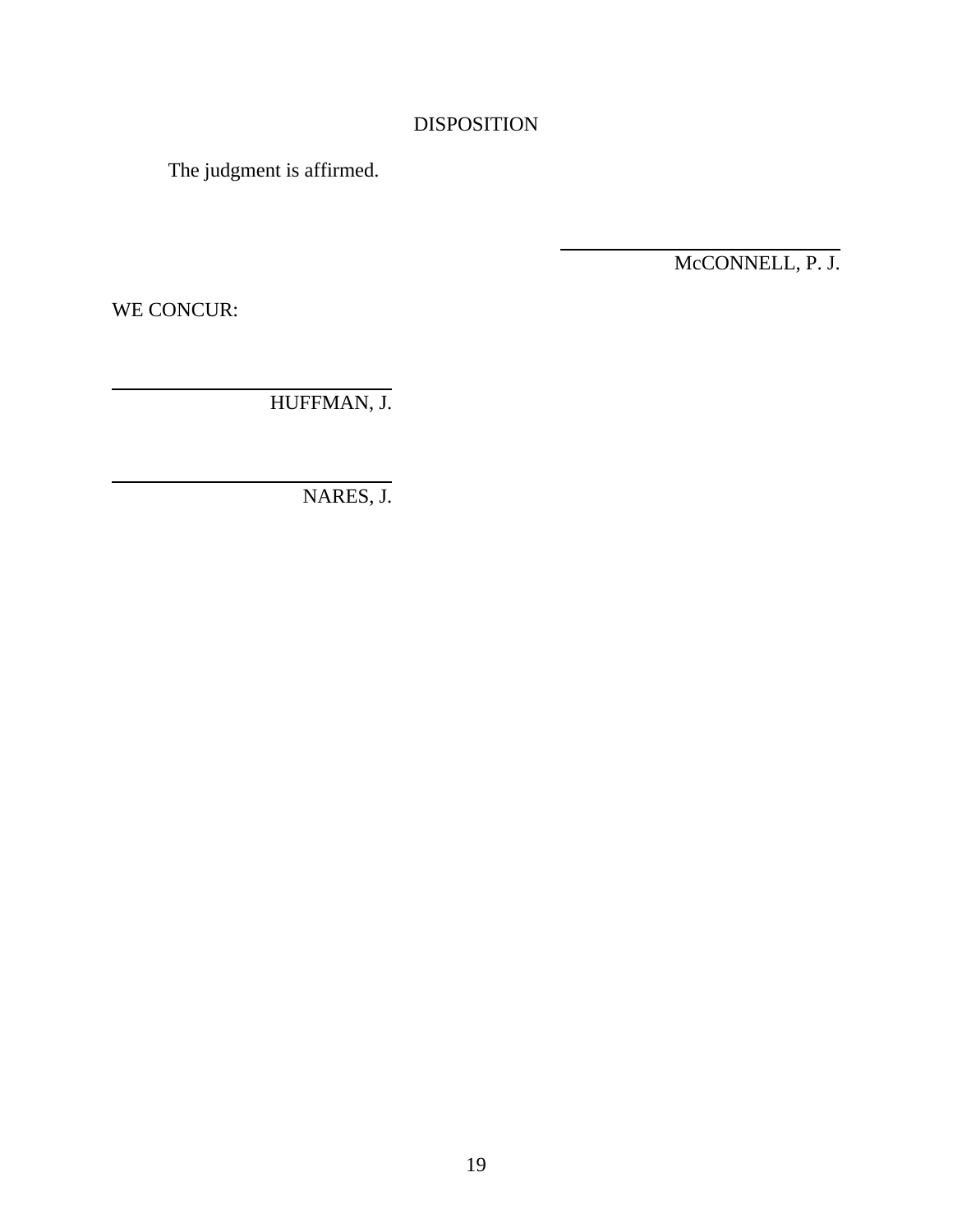# CERTIFIED FOR PARTIAL PUBLICATION

# COURT OF APPEAL, FOURTH APPELLATE DISTRICT

### DIVISION ONE

## STATE OF CALIFORNIA

| In re K.W., a Person Coming Under the<br>Juvenile Court Law. | D048762                      |
|--------------------------------------------------------------|------------------------------|
| SAN DIEGO COUNTY HEALTH AND<br>HUMAN SERVICES AGENCY,        |                              |
|                                                              | (Super. Ct. No. J515-349)    |
| Plaintiff and Respondent,                                    | ORDER CERTIFYING OPINION FOR |
| V.                                                           | PARTIAL PUBLICATION          |
| TABITHA C.,                                                  |                              |
| Defendant and Appellant.                                     |                              |

The opinion filed November 9, 2006, is certified for publication with the exception

of part II.

The attorneys of record are:

Donna Balderston Kaiser, under appointment by the Court of Appeal, for

Defendant and Appellant.

John J. Sansone, County Counsel, John E. Philips, Chief Deputy, and J. Jeffrey

Bitticks, Deputy County Counsel, for Plaintiff and Respondent.